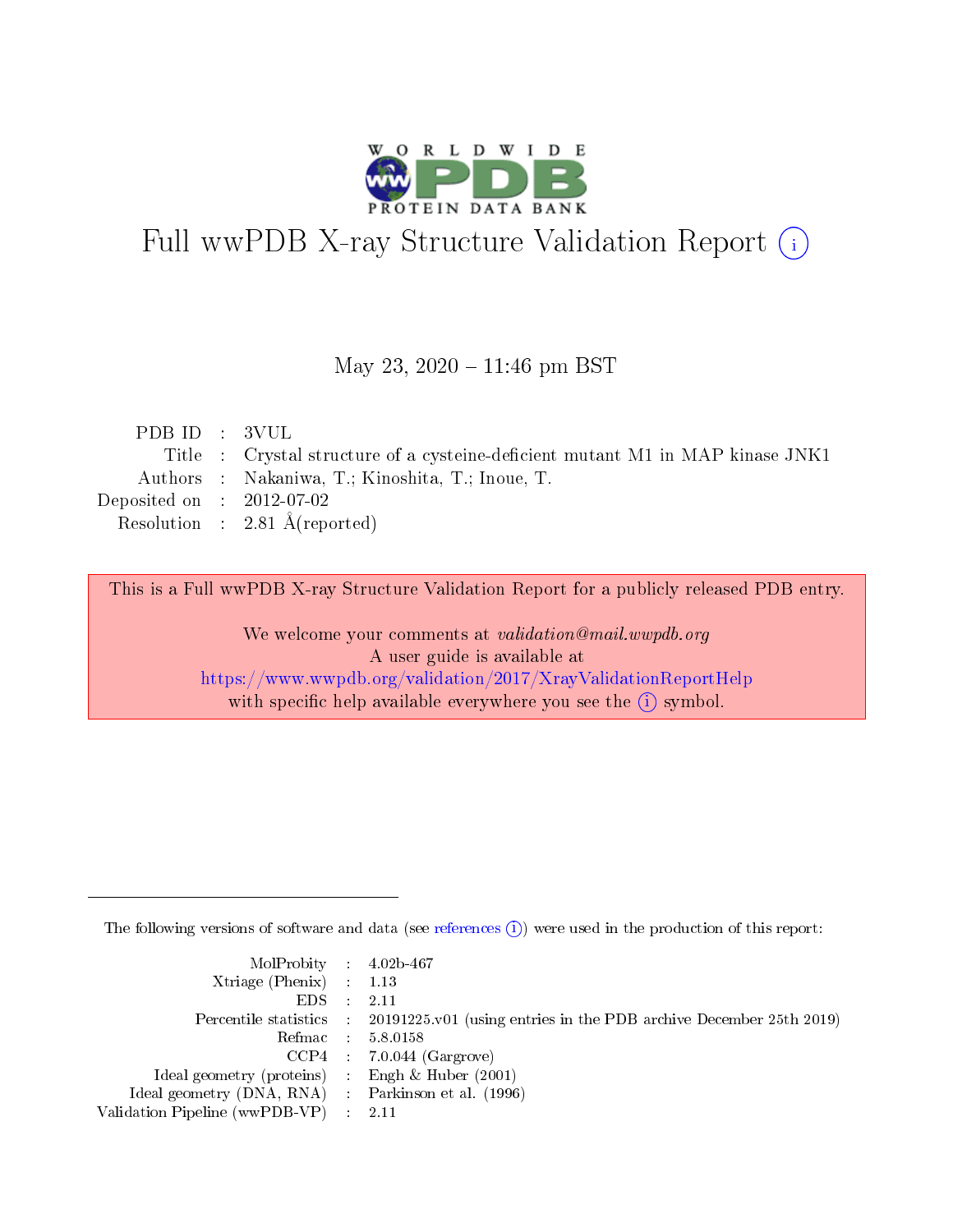# 1 [O](https://www.wwpdb.org/validation/2017/XrayValidationReportHelp#overall_quality)verall quality at a glance  $(i)$

The following experimental techniques were used to determine the structure: X-RAY DIFFRACTION

The reported resolution of this entry is 2.81 Å.

Percentile scores (ranging between 0-100) for global validation metrics of the entry are shown in the following graphic. The table shows the number of entries on which the scores are based.



| Metric                | Whole archive        | Similar resolution                                                     |
|-----------------------|----------------------|------------------------------------------------------------------------|
|                       | $(\#\text{Entries})$ | $(\#\text{Entries},\,\text{resolution}\,\,\text{range}(\textup{\AA}))$ |
| $R_{free}$            | 130704               | $3617 (2.84 - 2.80)$                                                   |
| Clashscore            | 141614               | $4060(2.84-2.80)$                                                      |
| Ramachandran outliers | 138981               | 3978 (2.84-2.80)                                                       |
| Sidechain outliers    | 138945               | 3980 (2.84-2.80)                                                       |
| RSRZ outliers         | 127900               | $3552(2.84-2.80)$                                                      |

The table below summarises the geometric issues observed across the polymeric chains and their fit to the electron density. The red, orange, yellow and green segments on the lower bar indicate the fraction of residues that contain outliers for  $>=3, 2, 1$  and 0 types of geometric quality criteria respectively. A grey segment represents the fraction of residues that are not modelled. The numeric value for each fraction is indicated below the corresponding segment, with a dot representing fractions  $\epsilon=5\%$  The upper red bar (where present) indicates the fraction of residues that have poor fit to the electron density. The numeric value is given above the bar.

| Mol | Chain | Length  | Quality of chain |     |     |                 |  |  |
|-----|-------|---------|------------------|-----|-----|-----------------|--|--|
|     |       | $370\,$ | 3%<br>48%        | 32% | 11% | 7%<br>$\bullet$ |  |  |
|     |       |         | 9%<br>45%        | 36% | 9%  | 9%              |  |  |

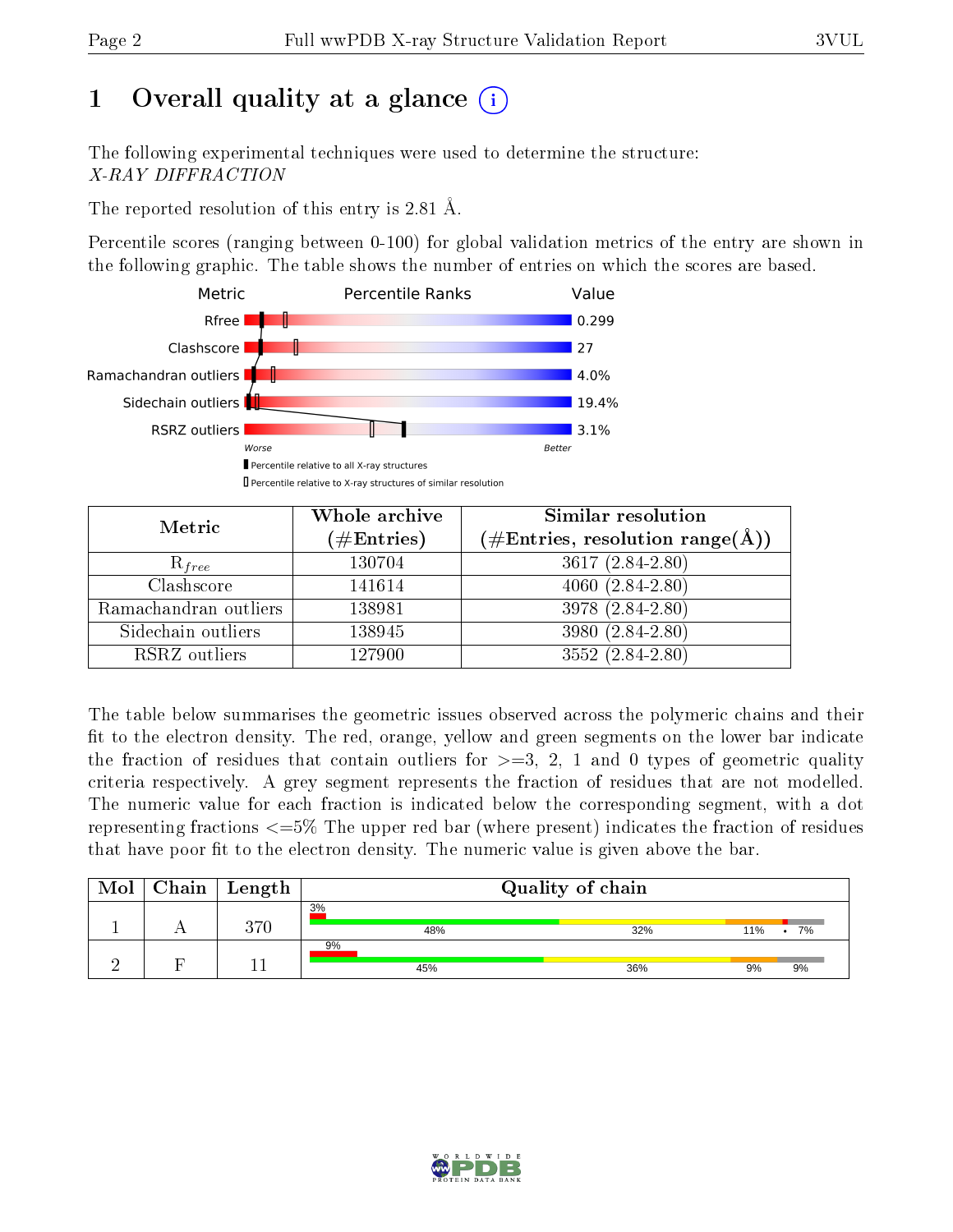# 2 Entry composition (i)

There are 3 unique types of molecules in this entry. The entry contains 2896 atoms, of which 0 are hydrogens and 0 are deuteriums.

In the tables below, the ZeroOcc column contains the number of atoms modelled with zero occupancy, the AltConf column contains the number of residues with at least one atom in alternate conformation and the Trace column contains the number of residues modelled with at most 2 atoms.

Molecule 1 is a protein called Mitogen-activated protein kinase 8.

| Mol | Chain | $^{\shortmid}$ Residues | Atoms |      |     |       |         | ZeroOcc | $\mid$ AltConf $\mid$ Trace $\mid$ |  |
|-----|-------|-------------------------|-------|------|-----|-------|---------|---------|------------------------------------|--|
|     |       | 344                     | Tota. | .782 | 469 | - 511 | ◡<br>13 |         |                                    |  |

There are 12 discrepancies between the modelled and reference sequences:

| Chain        | Residue | Modelled   | Actual     | Comment             | Reference     |
|--------------|---------|------------|------------|---------------------|---------------|
| А            | 79      | VAL        | <b>CYS</b> | engineered mutation | UNP A1L4K2    |
| А            | 116     | <b>SER</b> | <b>CYS</b> | engineered mutation | UNP A1L4K2    |
| $\mathsf{A}$ | 137     | VAL        | <b>CYS</b> | engineered mutation | UNP A1L4K2    |
| $\mathbf{A}$ | 163     | ALA        | <b>CYS</b> | engineered mutation | UNP A1L4K2    |
| A            | 213     | VAL        | <b>CYS</b> | engineered mutation | UNP A1L4K2    |
| А            | 245     | <b>SER</b> | <b>CYS</b> | engineered mutation | UNP A1L4K2    |
| А            | 365     | HIS        |            | expression tag      | AIL4K2        |
| А            | 366     | <b>HIS</b> |            | expression tag      | UNP A1L4K2    |
| $\mathsf{A}$ | 367     | <b>HIS</b> |            | expression tag      | UNP A1L4K2    |
| A            | 368     | HIS        |            | expression tag      | AIL4K2<br>UNP |
| А            | 369     | HIS        |            | expression tag      | AIL4K2        |
| А            | 370     | HIS        |            | expression tag      | A1L4K2        |

• Molecule 2 is a protein called Peptide from C-Jun-amino-terminal kinase-interacting protein 1.

|  | $\mid$ Mol $\mid$ Chain $\mid$ Residues $\mid$ | Atoms      |  |          | ZeroOcc   AltConf   Trace |  |
|--|------------------------------------------------|------------|--|----------|---------------------------|--|
|  | $10\,$                                         | [Total C N |  | 55 15 14 |                           |  |

• Molecule 3 is water.

|  | Mol   Chain   Residues | Atoms                | ZeroOcc   AltConf |
|--|------------------------|----------------------|-------------------|
|  | 36                     | Total O<br>36<br>-36 |                   |
|  |                        | Total                |                   |

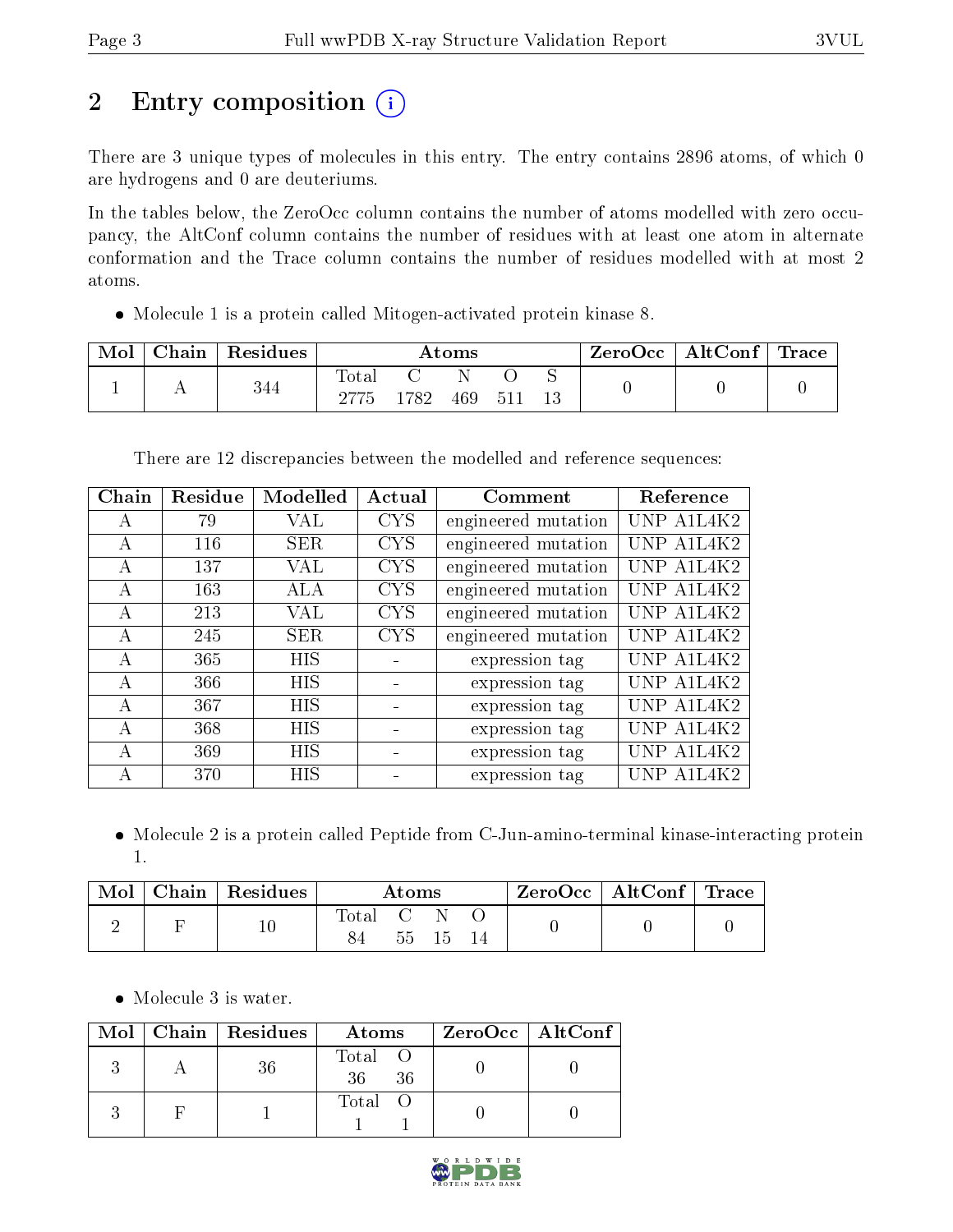e<br>អ្នកមាន<br>ក្នុង <mark>អ្នក</mark> ក្នុង

F563 •

## 3 Residue-property plots  $(i)$

These plots are drawn for all protein, RNA and DNA chains in the entry. The first graphic for a chain summarises the proportions of the various outlier classes displayed in the second graphic. The second graphic shows the sequence view annotated by issues in geometry and electron density. Residues are color-coded according to the number of geometric quality criteria for which they contain at least one outlier: green  $= 0$ , yellow  $= 1$ , orange  $= 2$  and red  $= 3$  or more. A red dot above a residue indicates a poor fit to the electron density (RSRZ  $> 2$ ). Stretches of 2 or more consecutive residues without any outlier are shown as a green connector. Residues present in the sample, but not in the model, are shown in grey.



• Molecule 1: Mitogen-activated protein kinase 8

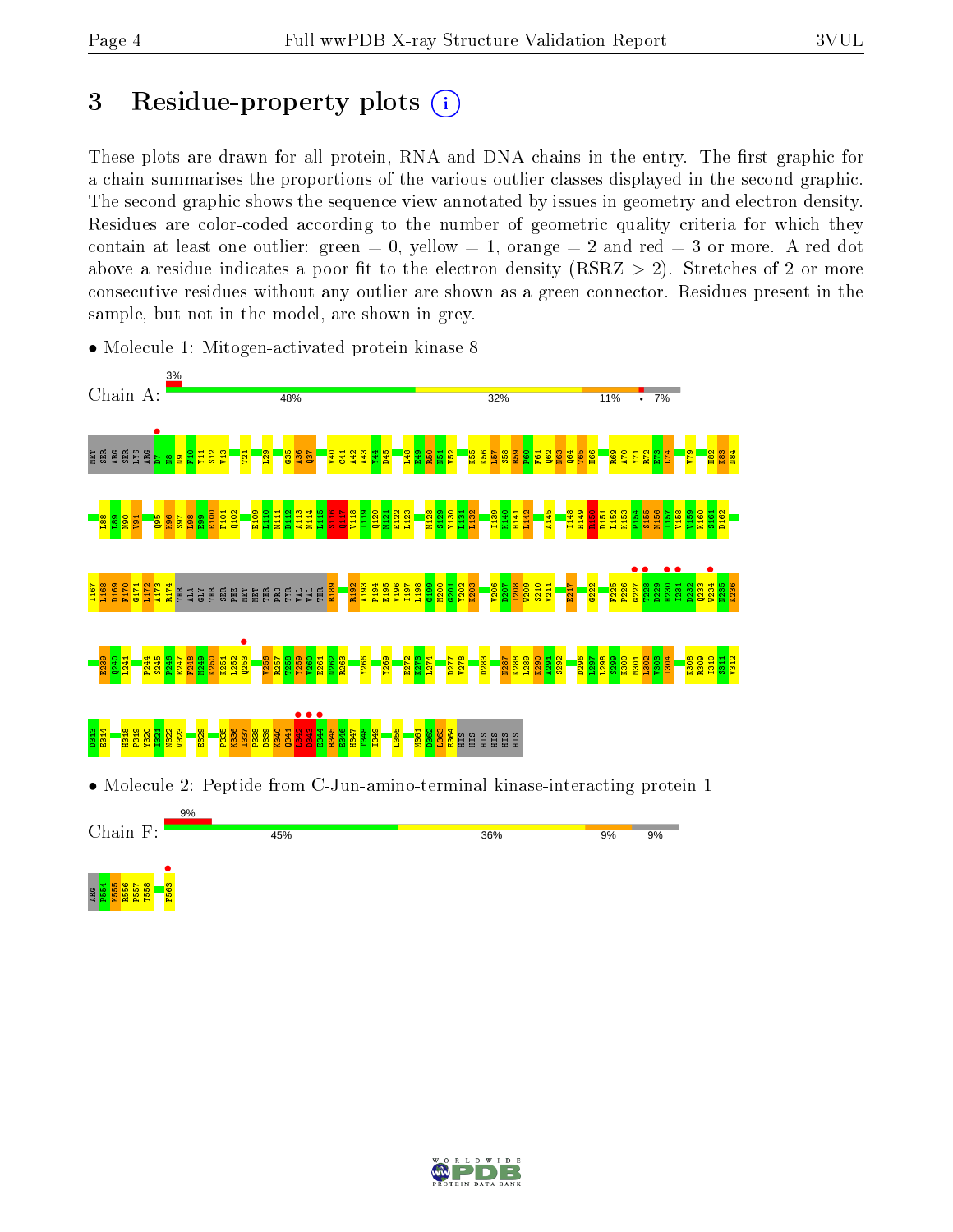## 4 Data and refinement statistics  $(i)$

| Property                                                         | Value                                             | Source     |
|------------------------------------------------------------------|---------------------------------------------------|------------|
| Space group                                                      | P 63 2 2                                          | Depositor  |
| Cell constants                                                   | 161.78Å<br>161.78Å<br>87.72Å                      |            |
| a, b, c, $\alpha$ , $\beta$ , $\gamma$                           | $90.00^{\circ}$ $120.00^{\circ}$<br>$90.00^\circ$ | Depositor  |
| Resolution $(A)$                                                 | $33.78 -$<br>2.81                                 | Depositor  |
|                                                                  | 33.78<br>$-2.81$                                  | <b>EDS</b> |
| % Data completeness                                              | $98.6(33.78-2.81)$                                | Depositor  |
| (in resolution range)                                            | 98.6 (33.78-2.81)                                 | <b>EDS</b> |
| $R_{merge}$                                                      | (Not available)                                   | Depositor  |
| $\mathrm{R}_{sym}$                                               | (Not available)                                   | Depositor  |
| $\langle I/\sigma(I) \rangle^{-1}$                               | 6.68 (at $2.81\text{\AA}$ )                       | Xtriage    |
| Refinement program                                               | REFMAC 5.5.0072                                   | Depositor  |
|                                                                  | 0.249,<br>0.315                                   | Depositor  |
| $R, R_{free}$                                                    | $0.242$ ,<br>0.299                                | DCC        |
| $\mathcal{R}_{free}$ test set                                    | 853 reflections $(5.08\%)$                        | wwPDB-VP   |
| Wilson B-factor $(A^2)$                                          | 55.8                                              | Xtriage    |
| Anisotropy                                                       | 0.016                                             | Xtriage    |
| Bulk solvent $k_{sol}(\text{e}/\text{A}^3), B_{sol}(\text{A}^2)$ | $0.32$ , $41.8\,$                                 | <b>EDS</b> |
| L-test for $\mathrm{twinning}^2$                                 | $< L >$ = 0.49, $< L^2 >$ = 0.33                  | Xtriage    |
| Estimated twinning fraction                                      | $\overline{\text{No}}$ twinning to report.        | Xtriage    |
| $\overline{F_o}, \overline{F_c}$ correlation                     | 0.91                                              | <b>EDS</b> |
| Total number of atoms                                            | 2896                                              | wwPDB-VP   |
| Average B, all atoms $(A^2)$                                     | 51.0                                              | wwPDB-VP   |

Xtriage's analysis on translational NCS is as follows: The largest off-origin peak in the Patterson function is  $8.84\%$  of the height of the origin peak. No significant pseudotranslation is detected.

<sup>&</sup>lt;sup>2</sup>Theoretical values of  $\langle |L| \rangle$ ,  $\langle L^2 \rangle$  for acentric reflections are 0.5, 0.333 respectively for untwinned datasets, and 0.375, 0.2 for perfectly twinned datasets.



<span id="page-4-1"></span><span id="page-4-0"></span><sup>1</sup> Intensities estimated from amplitudes.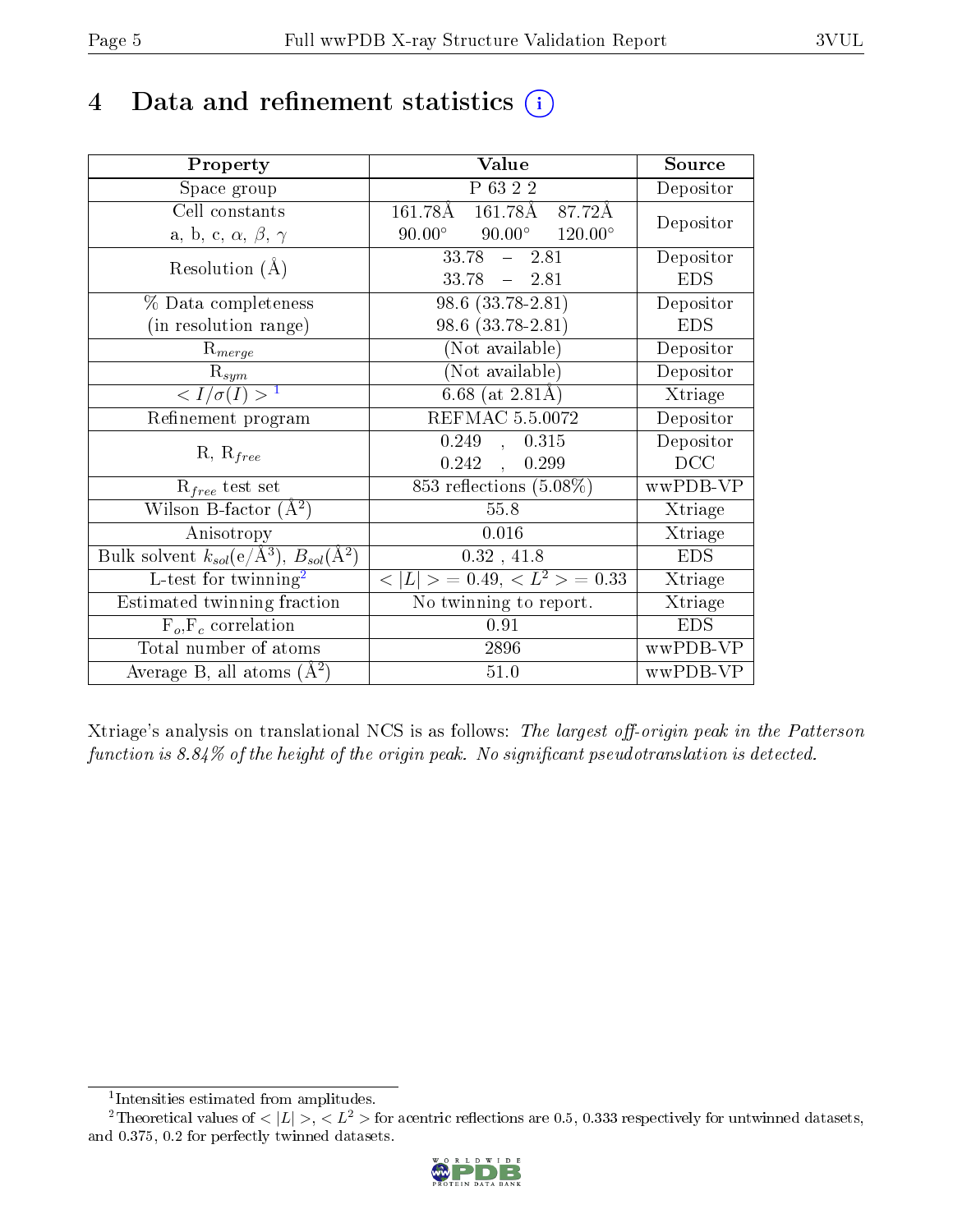# 5 Model quality  $(i)$

### 5.1 Standard geometry  $(i)$

The Z score for a bond length (or angle) is the number of standard deviations the observed value is removed from the expected value. A bond length (or angle) with  $|Z| > 5$  is considered an outlier worth inspection. RMSZ is the root-mean-square of all Z scores of the bond lengths (or angles).

| Mol | Chain |      | Bond lengths    | Bond angles |                     |  |
|-----|-------|------|-----------------|-------------|---------------------|--|
|     |       | RMSZ | $\# Z  > 5$     | RMSZ        | $\# Z  > 5$         |  |
|     |       | 0.80 | $2/2836(0.1\%)$ | 0.89        | $2/3837(0.1\%)$     |  |
| 9   |       | 1.20 | 0/86            | 1.10        | $\sqrt{114}$        |  |
| AΠ  |       | 0.81 | $2/2922(0.1\%)$ | 0.90        | 2/3951<br>$(0.1\%)$ |  |

Chiral center outliers are detected by calculating the chiral volume of a chiral center and verifying if the center is modelled as a planar moiety or with the opposite hand.A planarity outlier is detected by checking planarity of atoms in a peptide group, atoms in a mainchain group or atoms of a sidechain that are expected to be planar.

|  | $\lceil \text{Mol} \rceil$ Chain $\mid \#\text{Chirality outliers} \mid \#\text{Planarity outliers} \mid$ |
|--|-----------------------------------------------------------------------------------------------------------|
|  |                                                                                                           |

All (2) bond length outliers are listed below:

|  |     |                       | $\mid$ Mol $\mid$ Chain $\mid$ Res $\mid$ Type $\mid$ Atoms $\mid$ Z $\mid$ Observed(Å) $\mid$ Ideal(Å) $\mid$ |     |
|--|-----|-----------------------|----------------------------------------------------------------------------------------------------------------|-----|
|  |     | $CYS$   CB-SG   -6.29 |                                                                                                                |     |
|  | 239 | $GLU$   CG-CD   5.02  | 1.59                                                                                                           | L5. |

All (2) bond angle outliers are listed below:

| $\text{Mol}$ | $\mid$ Chain $\mid$ Res $\mid$ Type |     |            | $\boldsymbol{\mathrm{Atoms}}$ |            | Observed( $^o$ )   Ideal( $^o$ ) |        |
|--------------|-------------------------------------|-----|------------|-------------------------------|------------|----------------------------------|--------|
|              |                                     | 116 | <b>SER</b> | C-N-CA                        | $\pm 5.20$ | 134.71                           | 121.70 |
|              |                                     | 168 | LEU        | $\vert$ CA-CB-CG $\vert$ 5.16 |            | 127 17                           | 115.30 |

There are no chirality outliers.

All (1) planarity outliers are listed below:

|  |     | $\blacksquare$ Mol $\vert$ Chain $\vert$ Res $\vert$ Type $\vert$ Group |
|--|-----|-------------------------------------------------------------------------|
|  | SER | Peptide                                                                 |

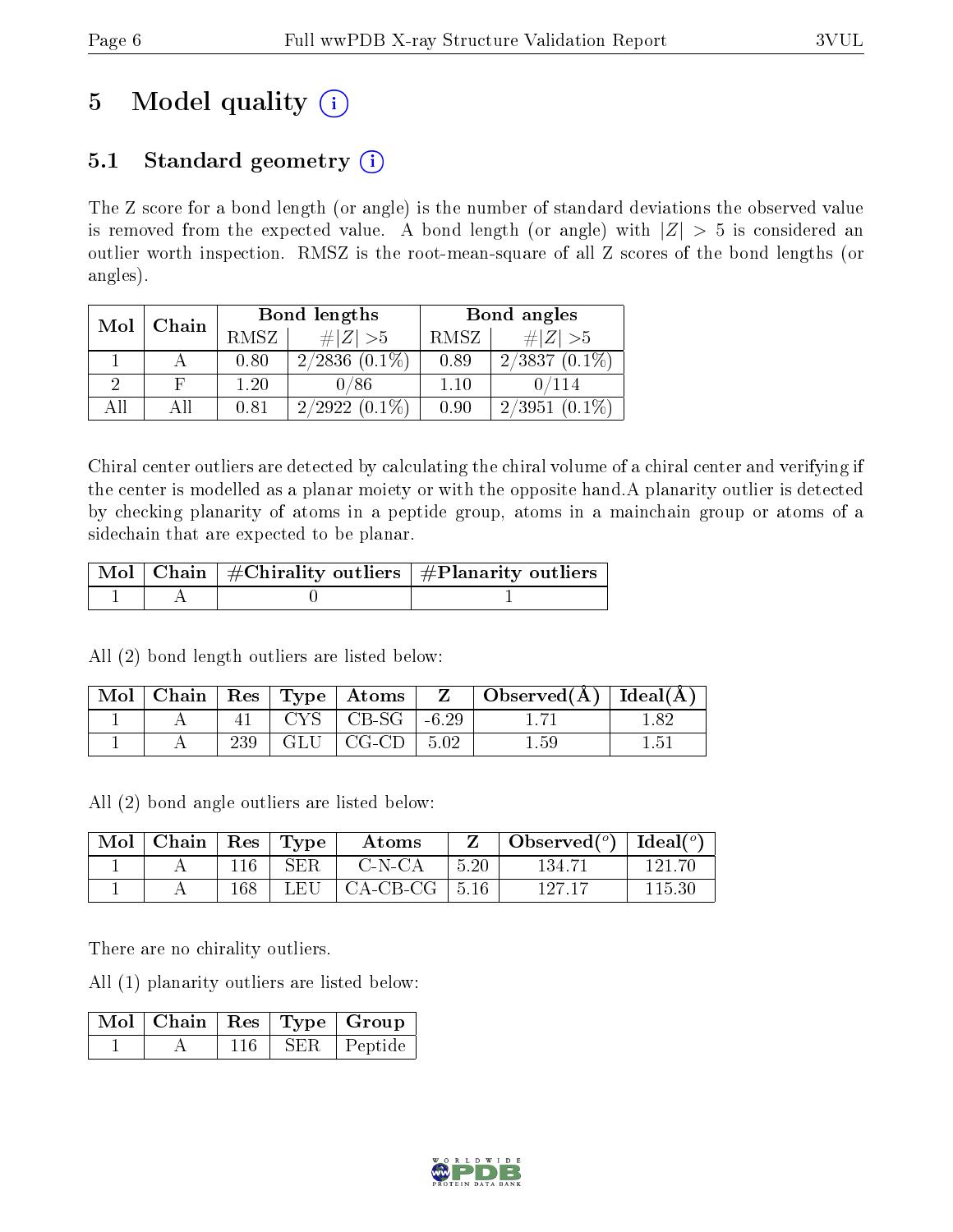### 5.2 Too-close contacts  $(i)$

In the following table, the Non-H and H(model) columns list the number of non-hydrogen atoms and hydrogen atoms in the chain respectively. The H(added) column lists the number of hydrogen atoms added and optimized by MolProbity. The Clashes column lists the number of clashes within the asymmetric unit, whereas Symm-Clashes lists symmetry related clashes.

|  |      |      |     | Mol   Chain   Non-H   H(model)   H(added)   Clashes   Symm-Clashes |
|--|------|------|-----|--------------------------------------------------------------------|
|  | 2775 | 2790 | 156 |                                                                    |
|  |      |      |     |                                                                    |
|  |      |      |     |                                                                    |
|  |      |      |     |                                                                    |
|  | 2896 | 2881 |     |                                                                    |

The all-atom clashscore is defined as the number of clashes found per 1000 atoms (including hydrogen atoms). The all-atom clashscore for this structure is 27.

All (157) close contacts within the same asymmetric unit are listed below, sorted by their clash magnitude.

| Atom-1                     | Atom-2              | Interatomic      | Clash         |  |
|----------------------------|---------------------|------------------|---------------|--|
|                            |                     | distance $(\AA)$ | overlap $(A)$ |  |
| 1: A:82: HIS: HD2          | 1: A:84: ASN:H      | 1.07             | 0.99          |  |
| 1:A:304:ILE:H              | 1:A:304:ILE:HD12    | 1.28             | 0.99          |  |
| 1: A:170: PHE: HA          | 1:A:173:ALA:HB3     | 1.55             | 0.89          |  |
| 1: A:56: LYS: HE2          | 1: A:58: SER:OG     | 1.75             | 0.85          |  |
| 1: A: 233: GLN: HG3        | 1:A:234:TRP:H       | 1.39             | $0.85\,$      |  |
| 1: A:29: LEU: HD22         | 1:A:43:ALA:HB2      | 1.56             | 0.85          |  |
| 1: A:116: SER: N           | 1:A:117:GLN:HB2     | 1.91             | 0.84          |  |
| 1:A:40:VAL:HG22            | 1:A:55:LYS:HB2      | 1.57             | 0.84          |  |
| 1:A:82:HIS:CD2             | 1: A:84: ASN:H      | 1.95             | 0.84          |  |
| 1: A:318: HIS: HD2         | 1: A:320: TYR:H     | 1.24             | 0.82          |  |
| 1:A:337:ILE:HG22           | 1:A:338:PRO:HD2     | 1.66             | 0.77          |  |
| 1: A:343: ASP:HA           | 3:A:419:HOH:O       | 1.86             | 0.76          |  |
| 1:A:36:ALA:HB3             | 1: A:37: GLN: HE21  | 1.51             | 0.75          |  |
| 1:A:239:GLU:HB3            | 3:A:431:HOH:O       | 1.85             | 0.75          |  |
| 1:A:318:HIS:CD2            | 1: A:320: TYR:H     | 2.04             | 0.74          |  |
| 1:A:82:HIS:HD2             | 1: A:84: ASN: N     | 1.85             | 0.71          |  |
| 1: A:208: ILE: HG22        | 1:A:309:ARG:HD3     | 1.72             | 0.71          |  |
| 1:A:233:GLN:HG3            | $1:A:234$ : TRP: N  | 2.05             | 0.70          |  |
| 1: A:111:MET:HE3           | 1: A: 160: LYS: HB2 | 1.74             | 0.69          |  |
| 1: A:149:HIS:HD2           | 1: A:151: ASP:H     | 1.42             | 0.68          |  |
| 1:A:37:GLN:NE2             | 1:A:37:GLN:H        | 1.92             | 0.67          |  |
| 1:A:170:PHE:C              | 1:A:172:LEU:H       | 1.97             | 0.67          |  |
| $1:A:\overline{169:ASP:O}$ | 1: A:170: PHE:CD1   | 2.47             | 0.67          |  |

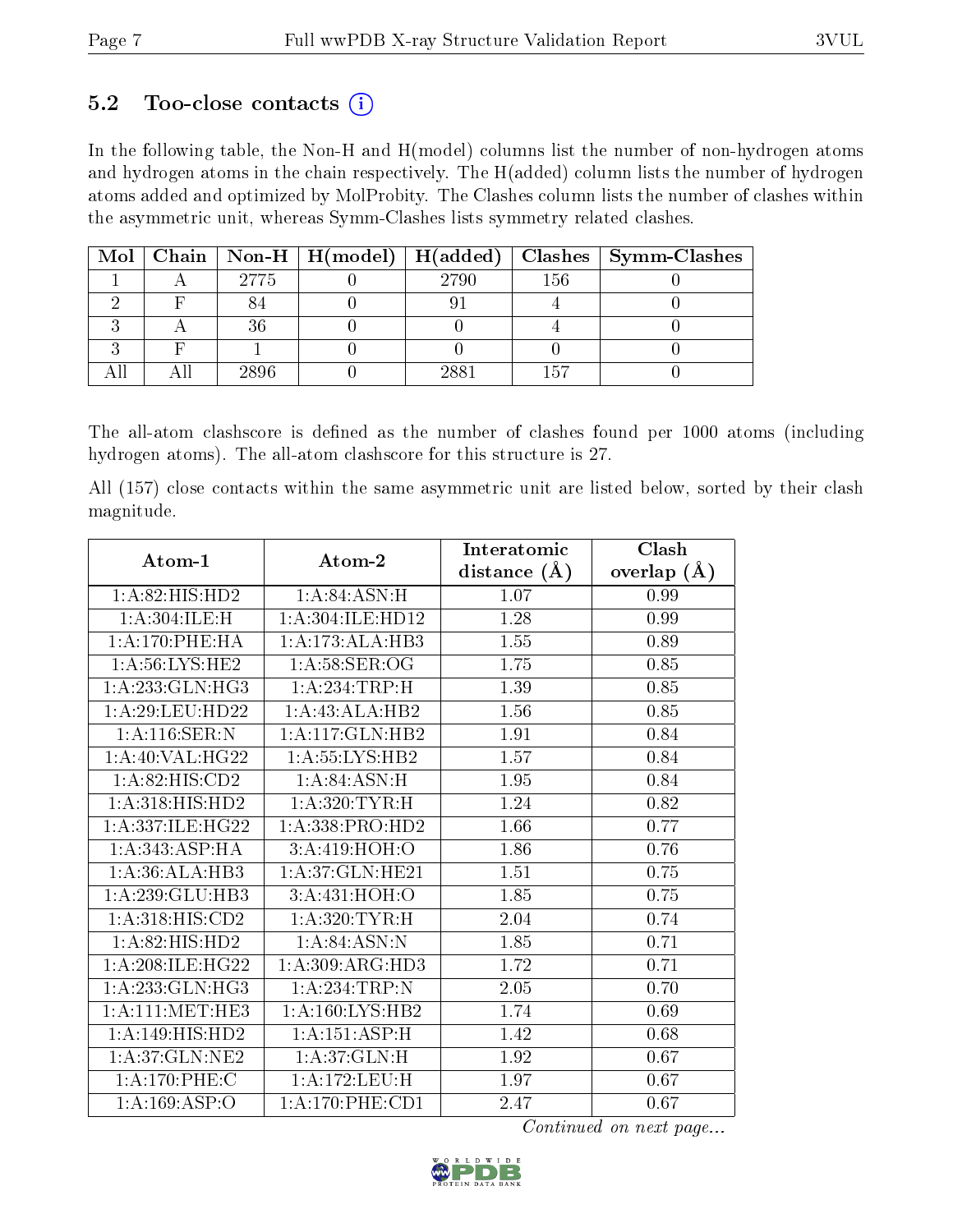| Continuea from previous page<br>Clash<br>Interatomic |                      |                   |                 |  |  |  |
|------------------------------------------------------|----------------------|-------------------|-----------------|--|--|--|
| Atom-1                                               | Atom-2               | distance $(A)$    | overlap $(\AA)$ |  |  |  |
| 1: A:259:TYR:HE1                                     | 1:A:263:ARG:HD3      | 1.60              | 0.66            |  |  |  |
| 1:A:141:HIS:CE1                                      | 1:A:335:PRO:HD3      | $\overline{2.30}$ | 0.66            |  |  |  |
| 1:A:194:PRO:HA                                       | 1:A:197:ILE:HG12     | 1.77              | 0.66            |  |  |  |
| $1:A:203:\overline{\text{LYS:O}}$                    | 1:A:206:VAL:HG12     | 1.96              | 0.66            |  |  |  |
| 2:F:555:LYS:HD2                                      | 2:F:556:ARG:H        | 1.61              | 0.64            |  |  |  |
| 1:A:290:LYS:NZ                                       | 1:A:292:SER:HB3      | 2.13              | 0.63            |  |  |  |
| 1: A:170: PHE: HA                                    | 1:A:173:ALA:CB       | 2.27              | 0.63            |  |  |  |
| 1:A:304:ILE:H                                        | 1:A:304:ILE:CD1      | 1.91              | 0.63            |  |  |  |
| 1:A:338:PRO:C                                        | 1:A:340:LYS:H        | 2.02              | 0.63            |  |  |  |
| 1: A: 169: ASP: HB3                                  | 1:A:172:LEU:HD21     | 1.80              | 0.62            |  |  |  |
| 1: A:341: GLN: HE22                                  | 1:A:343:ASP:H        | 1.48              | 0.62            |  |  |  |
| 1:A:195:GLU:HA                                       | 1: A:200:MET:HE3     | $\overline{1}.81$ | 0.62            |  |  |  |
| 1: A:111:MET:CE                                      | 1: A: 160: LYS: HB2  | 2.29              | 0.61            |  |  |  |
| 1: A:250:LYS:HE2                                     | 1:A:257:ARG:NH1      | 2.16              | 0.61            |  |  |  |
| 1:A:98:LEU:HD12                                      | 1: A:98: LEU:O       | 2.01              | 0.60            |  |  |  |
| $1:A:59:ARG:\overline{NH1}$                          | 1:A:102:GLN:OE1      | 2.34              | 0.60            |  |  |  |
| 1:A:156:ASN:HD22                                     | 1:A:156:ASN:C        | 2.05              | 0.60            |  |  |  |
| 1: A: 338: PRO:O                                     | 1: A:340: LYS:N      | 2.30              | 0.59            |  |  |  |
| 1:A:170:PHE:CA                                       | 1:A:173:ALA:HB3      | 2.30              | 0.59            |  |  |  |
| 1:A:153:LYS:H                                        | 1: A: 156: ASN: HD21 | 1.49              | 0.59            |  |  |  |
| 1: A: 189: ARG: HA                                   | 1:A:192:ARG:HH21     | 1.66              | 0.59            |  |  |  |
| 1: A:128: MET:O                                      | 1:A:132:LEU:HD22     | 2.04              | 0.57            |  |  |  |
| 1: A:288:LYS:HD2                                     | 1: A:323:VAL:HG12    | 1.85              | 0.57            |  |  |  |
| $1:A:244:PRO:\overline{HB2}$                         | $1: A:248:$ PHE:CD2  | 2.40              | 0.57            |  |  |  |
| 1:A:211:VAL:HG12                                     | 1: A:301:MET:HE3     | 1.87              | 0.57            |  |  |  |
| 1:A:114:ASN:HD22                                     | 1:A:155:SER:HA       | 1.70              | 0.56            |  |  |  |
| 1:A:148:ILE:H                                        | 1:A:174:ARG:C        | 2.09              | 0.56            |  |  |  |
| 1:A:162:ASP:HA                                       | 2:F:558:THR:O        | 2.06              | 0.56            |  |  |  |
| 1: A:300: LYS:O                                      | 1:A:310:ILE:HG22     | 2.04              | 0.56            |  |  |  |
| 1: A:116: SER:CA                                     | 1:A:117:GLN:HB2      | 2.35              | 0.56            |  |  |  |
| 1: A: 250: LYS:O                                     | 1: A:252:LEU:N       | 2.39              | 0.56            |  |  |  |
| 1: A:95: GLN:HB3                                     | 1: A:100: GLU:HG2    | 1.88              | 0.55            |  |  |  |
| 1: A:208: ILE: HG23                                  | 1: A:301: MET:CG     | 2.36              | 0.55            |  |  |  |
| 1:A:170:PHE:HB3                                      | 1:A:173:ALA:HB3      | 1.89              | 0.54            |  |  |  |
| 1:A:208:ILE:HD11                                     | 1: A:312: VAL: HA    | 1.88              | 0.54            |  |  |  |
| 1:A:329:GLU:OE2                                      | 2:F:556:ARG:NH1      | 2.35              | 0.54            |  |  |  |
| 1: A:29: LEU: HD22                                   | 1:A:43:ALA:CB        | 2.32              | 0.54            |  |  |  |
| 1:A:114:ASN:ND2                                      | 1: A: 155: SER:H A   | 2.21              | 0.53            |  |  |  |
| 1:A:145:ALA:CB                                       | 1: A: 335: PRO:HG2   | 2.39              | 0.53            |  |  |  |
| 1: A: 283: ASP: CG                                   | 1:A:290:LYS:HG2      | 2.29              | 0.53            |  |  |  |
| 1: A:290: LYS: HZ3                                   | 1:A:292:SER:HB3      | 1.74              | 0.52            |  |  |  |

Continued from previous page.

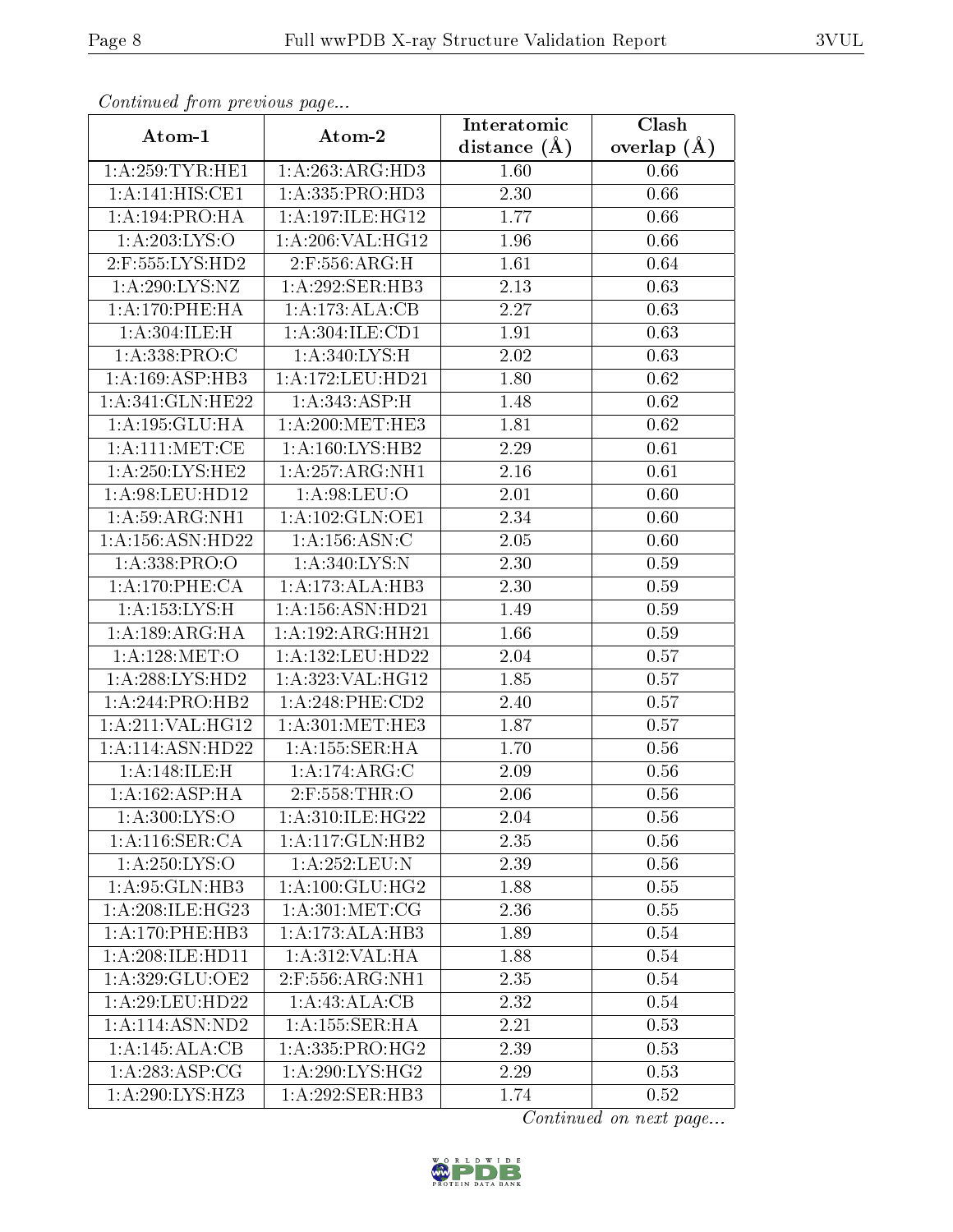| Comunaca jiom previous page          |                               | Interatomic       | Clash           |  |  |
|--------------------------------------|-------------------------------|-------------------|-----------------|--|--|
| Atom-1                               | Atom-2                        | distance $(A)$    | overlap $(\AA)$ |  |  |
| 1:A:211:VAL:HG12                     | 1: A:301: MET:CE              | 2.40              | 0.52            |  |  |
| 1: A: 139: ILE: HD11                 | 1:A:152:LEU:CD1               | 2.39              | 0.52            |  |  |
| 1:A:225:PHE:O                        | 1: A: 227: GLY:N              | 2.44              | 0.51            |  |  |
| 1: A:259:TYR:CD1                     | 1: A:259:TYR:C                | 2.83              | 0.51            |  |  |
| 1: A: 338: PRO: HB2                  | 1:A:340:LYS:HB3               | 1.93              | 0.51            |  |  |
| 1:A:96:LYS:HD2                       | 1: A: 100: GLU: OE1           | 2.12              | 0.50            |  |  |
| 1:A:59:ARG:HH11                      | 1:A:102:GLN:HB3               | 1.76              | 0.50            |  |  |
| 1:A:341:GLN:HE22                     | 1: A:343: ASP:N               | 2.08              | 0.50            |  |  |
| 1:A:338:PRO:C                        | 1:A:340:LYS:N                 | 2.64              | 0.50            |  |  |
| 1:A:193:ALA:HB3                      | 1:A:206:VAL:HG23              | 1.93              | 0.50            |  |  |
| 1: A:217: GLU:HG3                    | 1:A:222:GLY:O                 | 2.11              | 0.50            |  |  |
| 1:A:340:LYS:NZ                       | 1:A:341:GLN:HB2               | 2.26              | 0.50            |  |  |
| 1: A:59: ARG: NH2                    | 3:A:436:HOH:O                 | 2.25              | 0.49            |  |  |
| 1:A:345:ARG:HD2                      | $3:A:419:\overline{HOH:O}$    | 2.12              | 0.49            |  |  |
| 1:A:208:ILE:HG23                     | 1: A:301:MET:HG3              | 1.94              | 0.49            |  |  |
| 1: A:64: GLN:NE2                     | 1:A:347:HIS:O                 | 2.46              | 0.49            |  |  |
| 1:A:59:ARG:HH11                      | 1:A:102:GLN:CB                | 2.24              | 0.49            |  |  |
| 1:A:63:ASN:HD22                      | 1: A:66: HIS:CD2              | 2.31              | 0.48            |  |  |
| 1:A:310:ILE:HG13                     | 1:A:314:GLU:HB2               | 1.95              | 0.48            |  |  |
| 1: A:202:TYR:O                       | 1:A:203:LYS:HD2               | 2.13              | 0.48            |  |  |
| 1: A:304: ILE:N                      | 1: A:304: ILE: HD12           | $\overline{2}.12$ | 0.48            |  |  |
| 1: A:239: GLU:HG3                    | 1: A:266:TYR:CZ               | 2.49              | 0.48            |  |  |
| 1: A:63: ASN:HD21                    | 1: A:65:THR:HB                | 1.79              | 0.48            |  |  |
| 1:A:208:ILE:HG23                     | 1: A:301:MET:HG2              | 1.97              | 0.47            |  |  |
| 1:A:63:ASN:ND2                       | 1: A:66: HIS:CD2              | 2.82              | 0.47            |  |  |
| 1: A:151: ASP:CG                     | 1:A:151:ASP:O                 | 2.53              | 0.47            |  |  |
| 1: A: 336: LYS: HG3                  | 1: A: 336: LYS: O             | 2.14              | 0.47            |  |  |
| 1: A:63: ASN:ND2                     | 1:A:66:HIS:HD2                | 2.13              | 0.47            |  |  |
| 1:A:70:ALA:O                         | 1:A:74:LEU:HD22               | 2.15              | 0.47            |  |  |
| 1:A:83:LYS:HE3                       | 1:A:329:GLU:HG2               | 1.96              | 0.47            |  |  |
| $1:A:361:\overline{\mathrm{MET:HA}}$ | 1: A:361:MET:CE               | 2.45              | 0.47            |  |  |
| 1:A:37:GLN:HE21                      | 1:A:37:GLN:H                  | 1.63              | 0.47            |  |  |
| 1: A:170: PHE: CB                    | 1:A:173:ALA:HB3               | 2.45              | 0.47            |  |  |
| 1:A:141:HIS:NE2                      | 1: A: 335: PRO: HD3           | 2.30              | 0.46            |  |  |
| 1:A:310:ILE:HG21                     | 1: A:310: ILE: HD13           | 1.66              | 0.46            |  |  |
| 1:A:247:GLU:O                        | 1:A:247:GLU:HG2               | 2.14              | 0.46            |  |  |
| 1: A:59: ARG: NH1                    | 1:A:102:GLN:HB3               | 2.31              | 0.46            |  |  |
| 1: A: 168: LEU: O                    | $1:A:169: \overline{ASP:HB2}$ | 2.15              | 0.46            |  |  |
| 1: A: 195: GLU: HA                   | 1: A:200:MET:CE               | 2.45              | 0.46            |  |  |
| 1: A:259:TYR:HE1                     | 1:A:263:ARG:CD                | 2.26              | 0.46            |  |  |
| 1:A:160:LYS:HB3                      | $1:A:162: \overline{ASP:OD1}$ | 2.15              | 0.46            |  |  |

Continued from previous page.

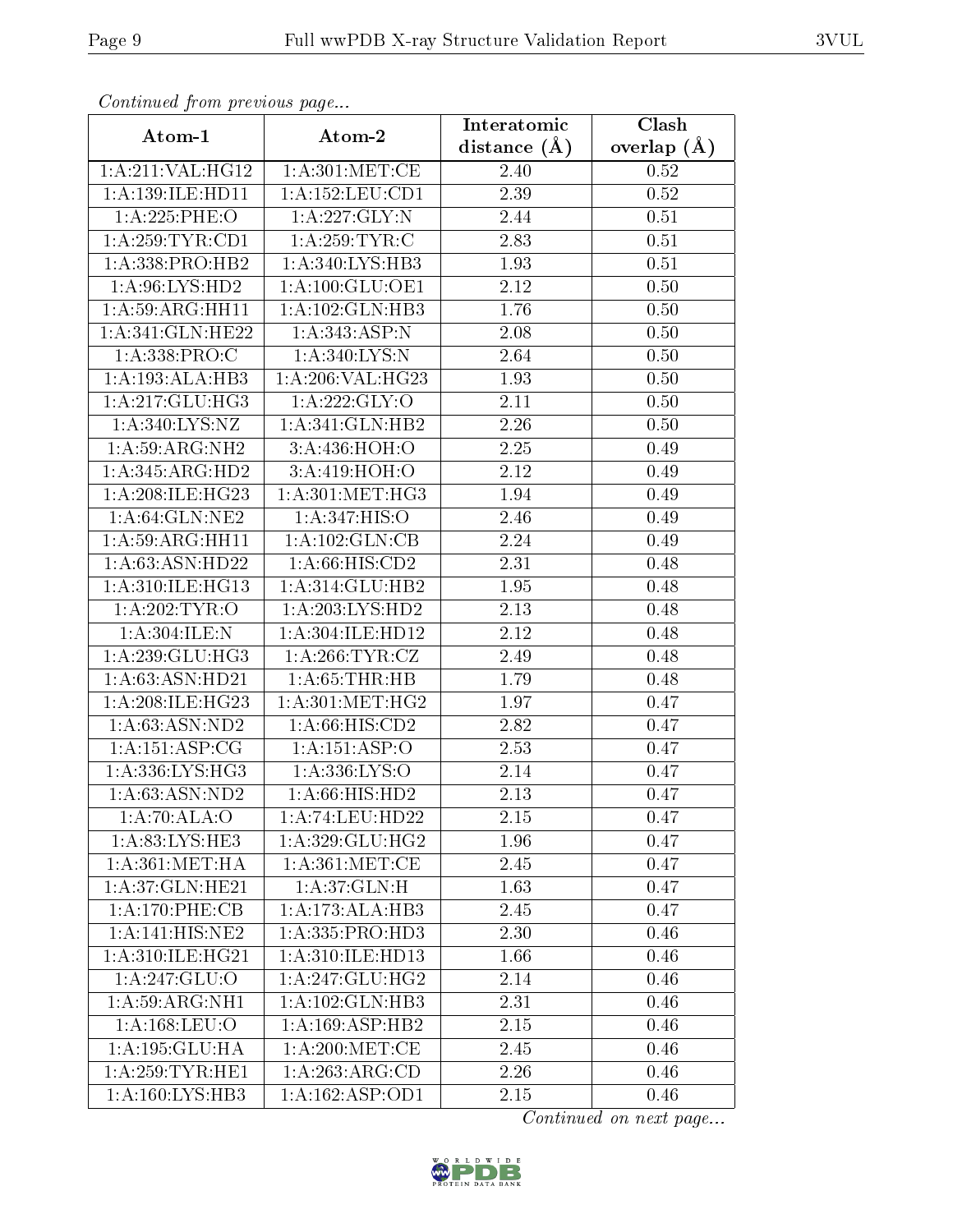| Continuea from previous page  |                        | Interatomic    | Clash         |  |  |
|-------------------------------|------------------------|----------------|---------------|--|--|
| Atom-1                        | Atom-2                 | distance $(A)$ | overlap $(A)$ |  |  |
| 1:A:225:PHE:HA                | 1: A:236: LYS: HD2     | 1.97           | 0.46          |  |  |
| 1:A:277:ASP:O                 | 1: A:278: VAL:C        | 2.54           | 0.45          |  |  |
| 1:A:337:ILE:CG2               | 1: A: 338: PRO: HD2    | 2.40           | 0.45          |  |  |
| 1:A:193:ALA:O                 | 1:A:196:VAL:HB         | 2.17           | 0.45          |  |  |
| 1:A:253:GLN:HB2               | 1:A:256:VAL:HB         | 1.99           | 0.45          |  |  |
| 1: A:83: LYS: HE3             | 1: A:329: GLU:CG       | 2.46           | 0.45          |  |  |
| 1:A:145:ALA:HB3               | 1:A:335:PRO:HG2        | 1.99           | 0.45          |  |  |
| 1:A:170:PHE:C                 | 1: A: 172: LEU: N      | 2.67           | 0.45          |  |  |
| 1:A:72:ARG:HD3                | 1:A:173:ALA:O          | 2.17           | 0.45          |  |  |
| 1: A:11: TYR:O                | 1: A:21:THR:HA         | 2.17           | 0.44          |  |  |
| 1:A:296:ASP:OD2               | 1:A:318:HIS:HE1        | 2.00           | 0.44          |  |  |
| 1: A:361: MET:HA              | 1: A:361:MET:HE3       | 1.99           | 0.44          |  |  |
| 1:A:113:ALA:HB1               | 1:A:117:GLN:OE1        | 2.17           | 0.44          |  |  |
| 1:A:250:LYS:HE2               | 1:A:257:ARG:HH12       | 1.82           | 0.44          |  |  |
| 1:A:150:ARG:NH1               | 1:A:172:LEU:O          | 2.46           | 0.44          |  |  |
| $1: A:111:MET:H\overline{G3}$ | 1: A: 158: VAL: CG2    | 2.48           | 0.44          |  |  |
| 1: A: 150: ARG: HB2           | 1: A: 150: ARG: CZ     | 2.47           | 0.44          |  |  |
| 1: A:97: SER:O                | 1:A:101:PHE:N          | 2.51           | 0.44          |  |  |
| 1:A:139:ILE:HD11              | 1:A:152:LEU:HD13       | 2.00           | 0.44          |  |  |
| 1: A:342: LEU:O               | 1: A: 343: ASP: C      | 2.57           | 0.44          |  |  |
| 1:A:167:ILE:HG22              | 1: A: 168: LEU: O      | 2.18           | 0.43          |  |  |
| 1: A: 150: ARG: NH1           | 1: A:174: ARG:HG2      | 2.33           | 0.43          |  |  |
| $1: A:61:$ PHE:HE2            | 1: A: 102: GLN: HA     | 1.83           | 0.43          |  |  |
| 1:A:63:ASN:OD1                | 1: A:64: GLN:N         | 2.51           | 0.43          |  |  |
| 1: A:71:TYR:CE2               | 1:A:341:GLN:HG2        | 2.54           | 0.43          |  |  |
| 1: A:59: ARG:HA               | 1: A: 102: GLN: O      | 2.19           | 0.43          |  |  |
| 1:A:142:LEU:HD12              | 1:A:142:LEU:HA         | 1.80           | 0.43          |  |  |
| 1: A:241:LEU:HD11             | 1: A:302:LEU:HD22      | 2.01           | 0.42          |  |  |
| 1:A:45:ASP:C                  | 1:A:45:ASP:OD1         | 2.57           | 0.42          |  |  |
| 1:A:91:VAL:HG22               | 1: A: 363: LEU: HB3    | 2.01           | 0.42          |  |  |
| 1:A:318:HIS:CD2               | 1: A:319: PRO:HD2      | 2.54           | 0.42          |  |  |
| 1: A: 153: LYS:H              | 1:A:156:ASN:ND2        | 2.16           | 0.42          |  |  |
| 1: A:50: ARG:HD3              | 1: A:52: VAL:HG12      | 2.00           | 0.42          |  |  |
| 1:A:197:ILE:HG13              | 1: A: 198: LEU: HG     | 2.01           | 0.42          |  |  |
| 1: A: 130: TYR: CD2           | $2:$ F:557:PRO:HD2     | 2.54           | 0.42          |  |  |
| 1:A:193:ALA:HB1               | $1:$ A:195: $GLU$ :OE1 | 2.20           | 0.41          |  |  |
| 1:A:257:ARG:NH1               | 1: A:261: GLU:OE2      | 2.53           | 0.41          |  |  |
| 1: A:88: LEU: HD11            | 1: A:91: VAL: HG12     | 2.02           | 0.41          |  |  |
| 1:A:345:ARG:HD3               | 1:A:347:HIS:NE2        | 2.35           | 0.41          |  |  |
| 1:A:37:GLN:O                  | 1:A:57:LEU:HD23        | 2.21           | 0.41          |  |  |
| 1: A:198: LEU: HD12           | 1: A:200:MET:CE        | 2.50           | 0.41          |  |  |

Continued from previous page.

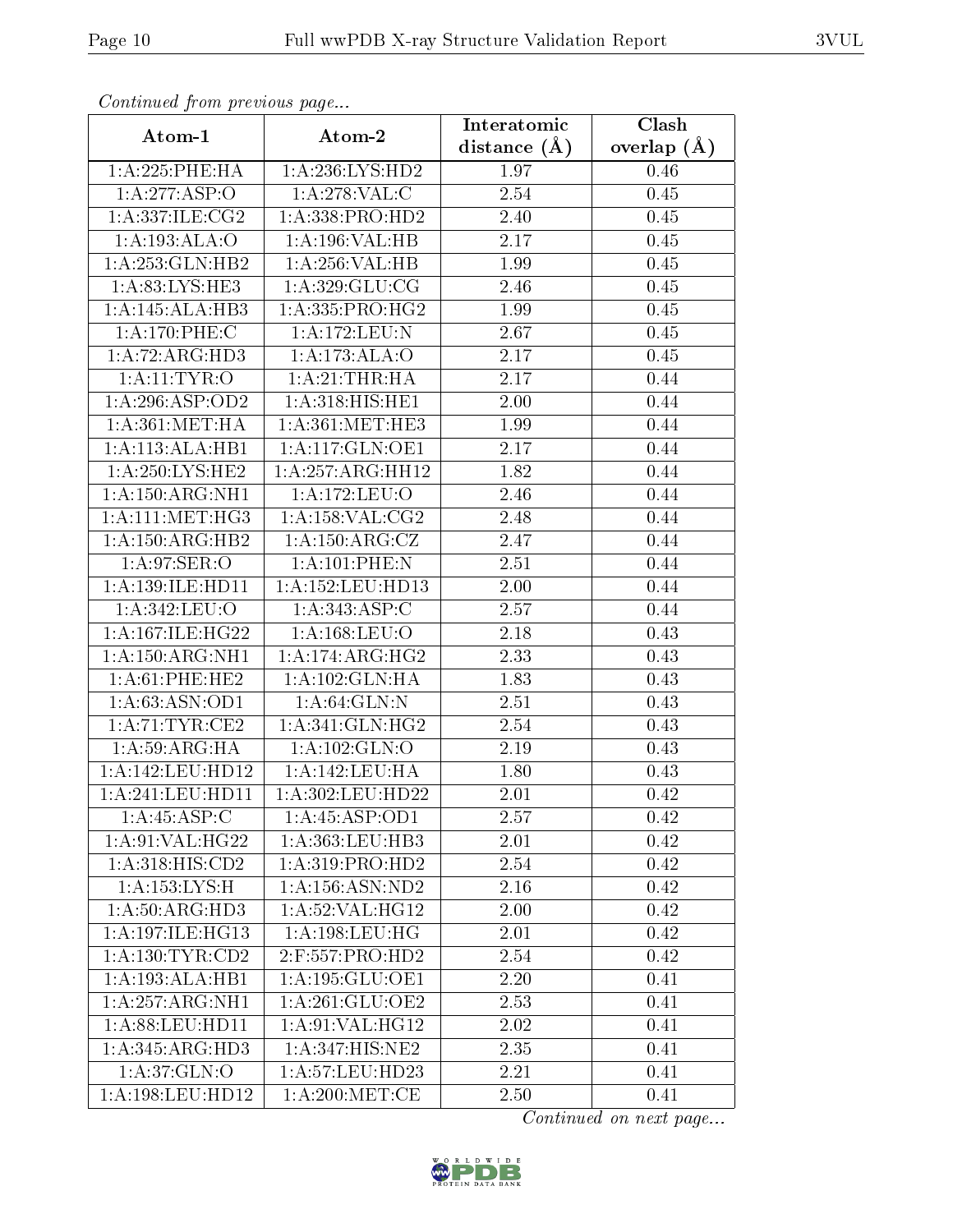| Atom-1                        | Atom-2             | Interatomic<br>distance $(A)$ | Clash<br>overlap $(A)$ |  |
|-------------------------------|--------------------|-------------------------------|------------------------|--|
| 1: A:209:TRP:O                | 1: A:210: SER: C   | 2.58                          | 0.41                   |  |
| $1:A:150:ARG:H\overline{H11}$ | 1: A:174: ARG:HG2  | 1.85                          | 0.41                   |  |
| 1: A:252:LEU:HD22             | 1: A:256: VAL:CG1  | 2.51                          | 0.41                   |  |
| 1:A:269:TYR:HB2               | 1: A:274:LEU:HG    | 2.02                          | 0.41                   |  |
| 1:A:283:ASP:OD1               | 1: A:290: LYS: HG2 | 2.20                          | 0.41                   |  |
| 1:A:118:VAL:HG13              | 1:A:123:LEU:HDI1   | 2.02                          | 0.41                   |  |
| 1: A:35: GLY:O                | 1: A:37: GLN:N     | 2.54                          | 0.41                   |  |
| 1: A:29:LEU:HA                | 1:A:42:ALA:O       | 2.21                          | 0.41                   |  |
| $1:A:151:AS\overline{P:OD2}$  | 1: A: 172: LEU: HG | 2.21                          | 0.40                   |  |
| 1: A:290: LYS: HZ3            | 1:A:292:SER:CB     | 2.34                          | 0.40                   |  |
| 1: A: 252: LEU: HB3           | 1: A:256: VAL:HG12 | 2.03                          | 0.40                   |  |

Continued from previous page...

There are no symmetry-related clashes.

#### 5.3 Torsion angles (i)

#### 5.3.1 Protein backbone (i)

In the following table, the Percentiles column shows the percent Ramachandran outliers of the chain as a percentile score with respect to all X-ray entries followed by that with respect to entries of similar resolution.

The Analysed column shows the number of residues for which the backbone conformation was analysed, and the total number of residues.

| Mol | Chain | Analysed        | Favoured    | Allowed   | $\vert$ Outliers | Percentiles                    |                    |
|-----|-------|-----------------|-------------|-----------|------------------|--------------------------------|--------------------|
|     |       | $340/370(92\%)$ | $294(86\%)$ | $32(9\%)$ | 14 $(4%)$        | $3$ $8$                        |                    |
|     | F     | 8/11(73%)       | $8(100\%)$  |           |                  | 100                            | $\blacksquare$ 100 |
| All | All   | $348/381(91\%)$ | 302(87%)    | $32(9\%)$ | 14 (4\%)         | $\boxed{3}$<br>$\vert 9 \vert$ |                    |

All (14) Ramachandran outliers are listed below:

| Mol | Chain | Res | Type       |
|-----|-------|-----|------------|
|     |       | 36  | ALA        |
|     |       | 117 | <b>GLN</b> |
|     | А     | 339 | <b>ASP</b> |
|     |       | 343 | <b>ASP</b> |
|     |       | 251 | <b>LYS</b> |
|     |       | 65  | <b>THR</b> |
|     |       | 226 | PRO        |

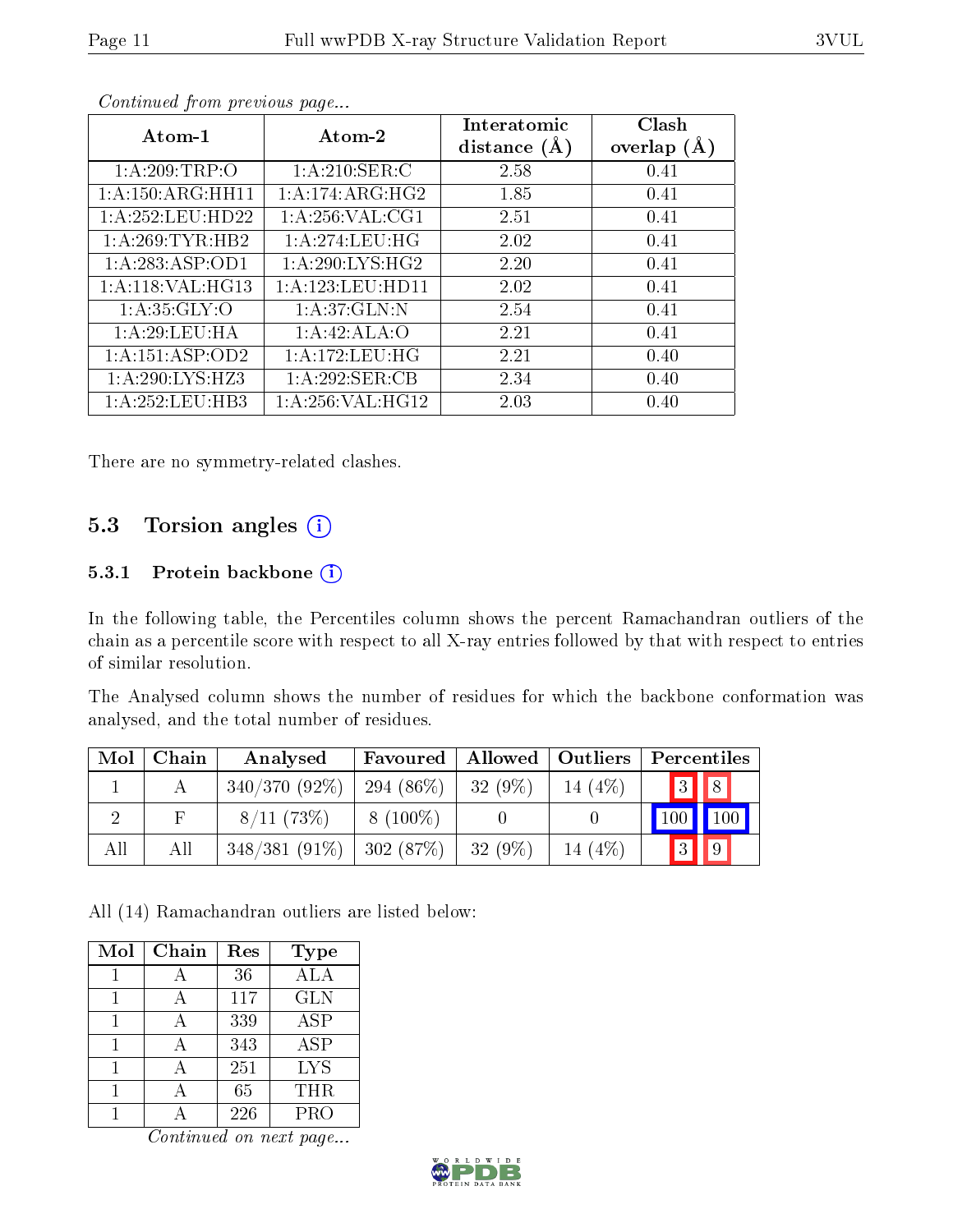Continued from previous page...

| Mol | Chain | Res | <b>Type</b> |
|-----|-------|-----|-------------|
|     |       | 342 | LEU         |
|     |       | 169 | <b>ASP</b>  |
|     | А     | 287 | <b>ASN</b>  |
|     |       | 349 | ILE         |
|     |       | 9   | <b>ASN</b>  |
|     |       | 150 | $\rm{ARG}$  |
|     |       | 171 | <b>GLY</b>  |

#### 5.3.2 Protein sidechains (i)

In the following table, the Percentiles column shows the percent sidechain outliers of the chain as a percentile score with respect to all X-ray entries followed by that with respect to entries of similar resolution.

The Analysed column shows the number of residues for which the sidechain conformation was analysed, and the total number of residues.

| Mol | Chain | Analysed        | Rotameric   Outliers |             |  | Percentiles             |  |
|-----|-------|-----------------|----------------------|-------------|--|-------------------------|--|
|     |       | $305/331(92\%)$ | 246 $(81\%)$         | $59(19\%)$  |  | $\boxed{1}$ $\boxed{4}$ |  |
|     |       | 10/11(91%)      | $8(80\%)$            | $2(20\%)$   |  | $\boxed{1}$ $\boxed{3}$ |  |
| All | All   | $315/342(92\%)$ | 254 $(81\%)$         | 61 $(19\%)$ |  |                         |  |

All (61) residues with a non-rotameric sidechain are listed below:

| Mol            | Chain              | Res | Type                      |
|----------------|--------------------|-----|---------------------------|
| $\mathbf{1}$   | A                  | 12  | SER                       |
| $\mathbf 1$    | $\overline{\rm A}$ | 13  | $\overline{\text{VAL}}$   |
| $\mathbf{1}$   | $\bf{A}$           | 37  | GLN                       |
| $\mathbf{1}$   | $\overline{\rm A}$ | 48  | $\overline{\text{LEU}}$   |
| $\overline{1}$ | $\overline{A}$     | 50  | $\rm{ARG}$                |
| $\mathbf{1}$   | $\overline{A}$     | 57  | <b>LEU</b>                |
| $\mathbf 1$    | $\overline{\rm A}$ | 59  | $\rm{\overline{A}RG}$     |
| $\mathbf 1$    | $\overline{\rm A}$ | 62  | <b>GLN</b>                |
| $\mathbf{1}$   | $\overline{\rm A}$ | 63  | $\overline{\mathrm{ASN}}$ |
| $\mathbf 1$    | $\overline{A}$     | 69  | ARG                       |
| $\mathbf{1}$   | $\overline{\rm A}$ | 74  | LEU                       |
| $\overline{1}$ | $\overline{\rm A}$ | 79  | <b>VAL</b>                |
| $\mathbf{1}$   | $\overline{A}$     | 83  | <b>LYS</b>                |
| $\mathbf 1$    | $\overline{\rm A}$ | 90  | <b>ASN</b>                |
| $\mathbf{1}$   | $\overline{A}$     | 91  | <b>VAL</b>                |
| $\mathbf 1$    | A                  | 96  | LYS                       |

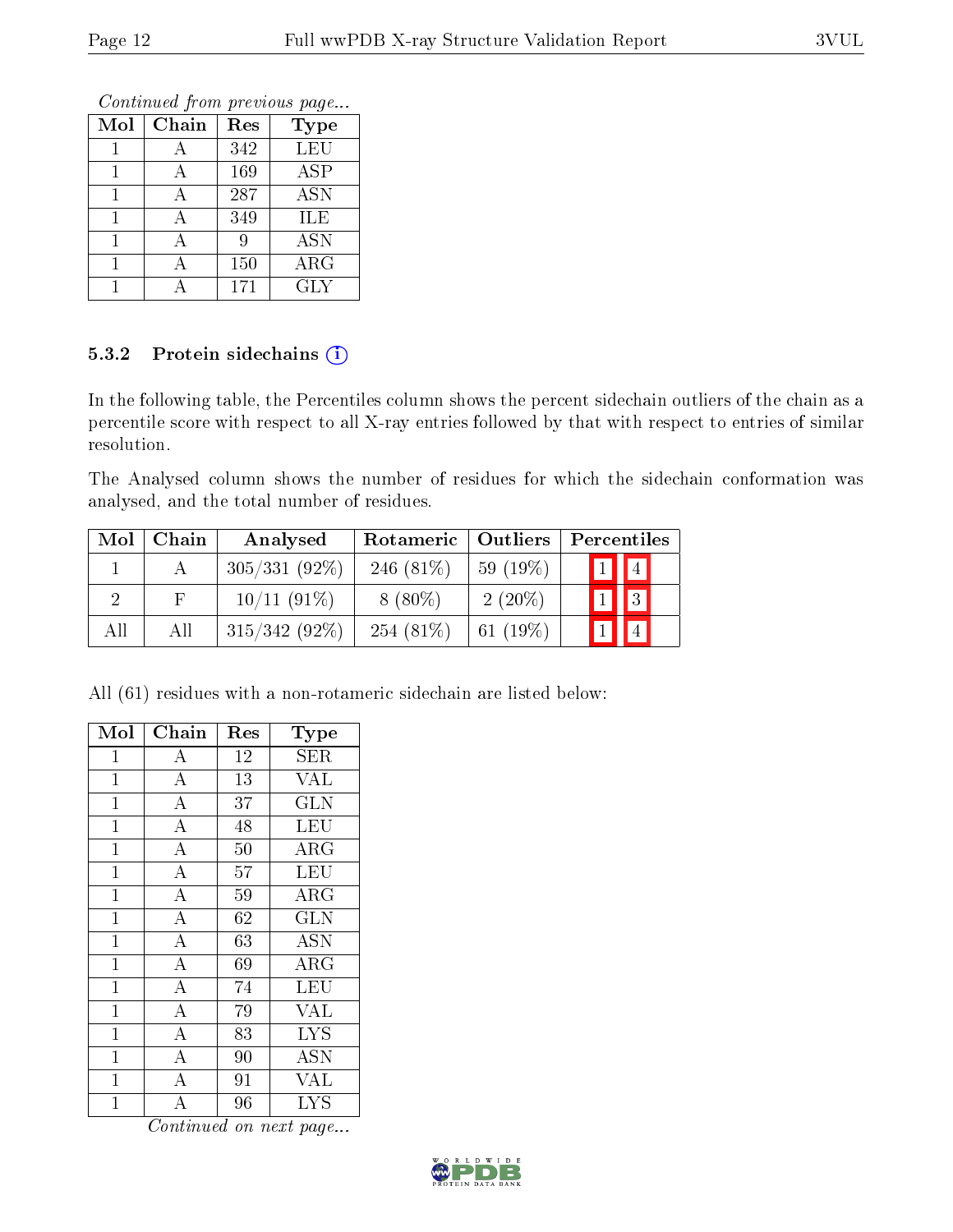| Mol            | Chain                                                                                                                                           | ${\bf Type}$<br>Res |                           |
|----------------|-------------------------------------------------------------------------------------------------------------------------------------------------|---------------------|---------------------------|
| $\mathbf{1}$   | $\overline{A}$                                                                                                                                  | 98                  | LEU                       |
| $\overline{1}$ | $\overline{A}$                                                                                                                                  | 100                 | $\overline{\text{GLU}}$   |
| $\overline{1}$ | $\frac{\overline{A}}{\overline{A}}$                                                                                                             | 109                 | $\overline{{\rm GLU}}$    |
| $\mathbf{1}$   |                                                                                                                                                 | 117                 | $\overline{\text{GLN}}$   |
| $\overline{1}$ | $\frac{\overline{A}}{\overline{A}}$                                                                                                             | <b>120</b>          | $\overline{\text{GLN}}$   |
| $\mathbf{1}$   |                                                                                                                                                 | 122                 | $\overline{\text{GLU}}$   |
| $\overline{1}$ | $\frac{\overline{A}}{\overline{A}}$                                                                                                             | 132                 | LEU                       |
| $\mathbf{1}$   |                                                                                                                                                 | 142                 | LEU                       |
| $\mathbf{1}$   |                                                                                                                                                 | $150\,$             | $\rm{ARG}$                |
| $\mathbf{1}$   |                                                                                                                                                 | 155                 | $\overline{\text{SER}}$   |
| $\mathbf{1}$   |                                                                                                                                                 | 156                 | $\overline{\text{ASN}}$   |
| $\overline{1}$ |                                                                                                                                                 | $\overline{170}$    | $\overline{\rm{PHE}}$     |
| $\overline{1}$ |                                                                                                                                                 | 172                 | LEU                       |
| $\mathbf{1}$   | $\frac{\overline{A}}{\overline{A}}$ $\frac{\overline{A}}{\overline{A}}$ $\frac{\overline{A}}{\overline{A}}$ $\frac{\overline{A}}{\overline{A}}$ | 189                 | $\rm{ARG}$                |
| $\overline{1}$ |                                                                                                                                                 | 192                 | $\overline{\rm{ARG}}$     |
| $\mathbf{1}$   |                                                                                                                                                 | 203                 | $\overline{\text{LYS}}$   |
| $\overline{1}$ |                                                                                                                                                 | $\overline{208}$    | ILE                       |
| $\mathbf{1}$   | $\frac{\overline{A}}{\overline{A}}$                                                                                                             | 217                 | $\overline{{\rm GLU}}$    |
| $\overline{1}$ |                                                                                                                                                 | 236                 | $\overline{\text{LYS}}$   |
| $\mathbf{1}$   | $\frac{\overline{A}}{\overline{A}}$ $\frac{\overline{A}}{\overline{A}}$ $\frac{\overline{A}}{\overline{A}}$                                     | 245                 | SER                       |
| $\overline{1}$ |                                                                                                                                                 | 248                 | $\overline{PHE}$          |
| $\overline{1}$ |                                                                                                                                                 | 250                 | $\overline{\text{LYS}}$   |
| $\mathbf{1}$   |                                                                                                                                                 | 256                 | $\overline{\text{VAL}}$   |
| $\overline{1}$ |                                                                                                                                                 | 259                 | <b>TYR</b>                |
| $\mathbf{1}$   |                                                                                                                                                 | 272                 | $\overline{\text{GLU}}$   |
| $\overline{1}$ | $\frac{\overline{A}}{\overline{A}}$                                                                                                             | $\overline{287}$    | $\overline{\mathrm{ASN}}$ |
| $\overline{1}$ |                                                                                                                                                 | 289                 | <b>LEU</b>                |
| $\mathbf{1}$   |                                                                                                                                                 | 290                 | $\overline{\text{LYS}}$   |
| $\mathbf 1$    | $\overline{A}$                                                                                                                                  | 298                 | LEU                       |
| $\mathbf{1}$   | А                                                                                                                                               | 302                 | LEU                       |
| $\mathbf 1$    | $\overline{A}$                                                                                                                                  | 304                 | ILE                       |
| $\overline{1}$ | $\frac{\overline{A}}{\overline{A}}$                                                                                                             | 308                 | $\overline{\text{LYS}}$   |
| $\mathbf{1}$   |                                                                                                                                                 | 322                 | ASN                       |
| $\mathbf{1}$   | $\overline{A}$                                                                                                                                  | 336                 | $\overline{\rm LYS}$      |
| $\mathbf{1}$   | $\overline{A}$                                                                                                                                  | 337                 | ILE                       |
| $\overline{1}$ | $\overline{A}$                                                                                                                                  | 340                 | $\overline{\text{LYS}}$   |
| $\mathbf{1}$   | $\overline{A}$                                                                                                                                  | 341                 | $\overline{\text{GLN}}$   |
| $\mathbf 1$    | $\overline{A}$                                                                                                                                  | 342                 | $\overline{\text{LEU}}$   |
| $\mathbf{1}$   | $\overline{A}$                                                                                                                                  | 343                 | $\overline{\rm ASP}$      |
| $\mathbf{1}$   | $\overline{A}$                                                                                                                                  | 345                 | $\overline{\rm{ARG}}$     |
| $\mathbf{1}$   | $\overline{A}$                                                                                                                                  | 355                 | LEU                       |
| $\mathbf{1}$   | $\rm A$                                                                                                                                         | 363                 | LEU                       |

Continued from previous page...

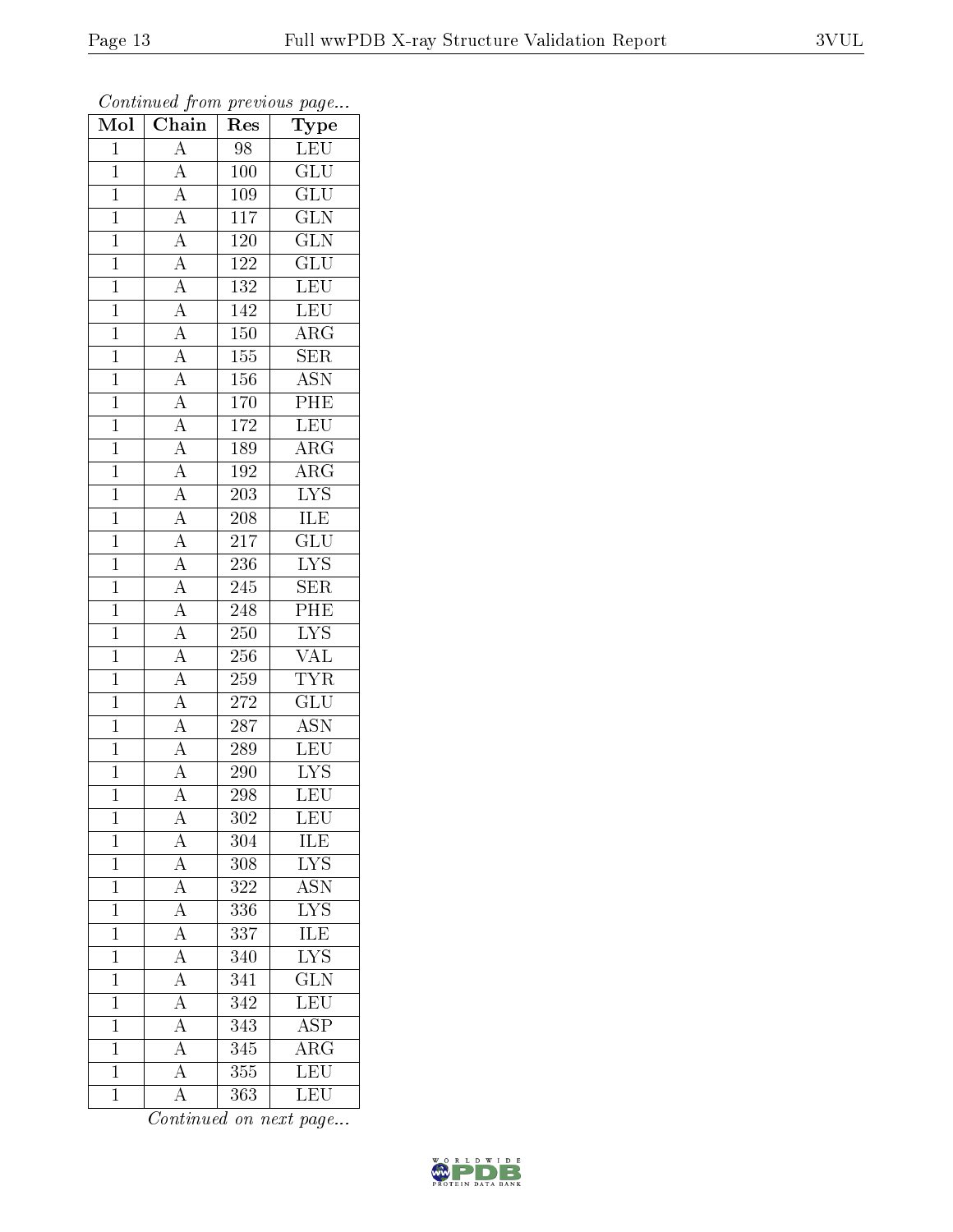Continued from previous page...

| Mol | Chain | Res | Type |
|-----|-------|-----|------|
|     |       | 364 | GLU  |
|     |       | 555 | LY S |
|     |       | 563 |      |

Some sidechains can be flipped to improve hydrogen bonding and reduce clashes. All (14) such sidechains are listed below:

| Mol            | Chain        | Res | $_{\rm Type}$        |
|----------------|--------------|-----|----------------------|
| $\mathbf{1}$   | $\bf{A}$     | 27  | <b>GLN</b>           |
| 1              | А            | 28  | <b>ASN</b>           |
| $\mathbf{1}$   | A            | 37  | <b>GLN</b>           |
| 1              | A            | 64  | <b>GLN</b>           |
| $\mathbf{1}$   | A            | 66  | HIS                  |
| 1              | А            | 82  | HIS                  |
| $\mathbf{1}$   | A            | 90  | <b>ASN</b>           |
| $\mathbf 1$    | А            | 114 | <b>ASN</b>           |
| 1              | A            | 120 | GLN                  |
| $\mathbf 1$    | А            | 149 | HIS                  |
| 1              | А            | 156 | $\rm \overline{A}SN$ |
| 1              | А            | 318 | ΗIS                  |
| $\mathbf{1}$   | А            | 341 | $_{\rm GLN}$         |
| $\overline{2}$ | $\mathbf{F}$ | 561 | $\rm \overline{A}SN$ |

#### 5.3.3 RNA (i)

There are no RNA molecules in this entry.

#### 5.4 Non-standard residues in protein, DNA, RNA chains (i)

There are no non-standard protein/DNA/RNA residues in this entry.

#### 5.5 Carbohydrates (i)

There are no carbohydrates in this entry.

#### 5.6 Ligand geometry (i)

There are no ligands in this entry.

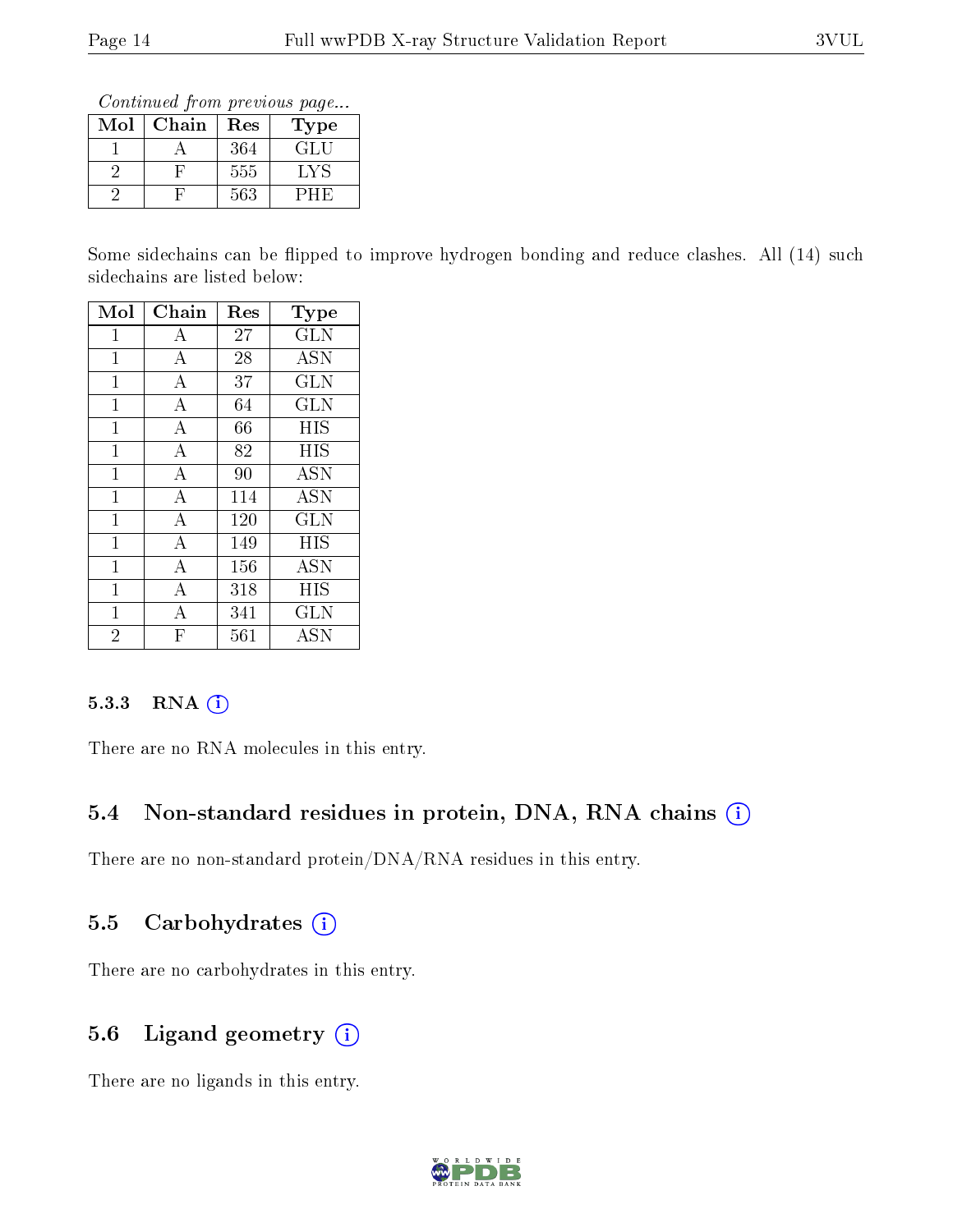### 5.7 [O](https://www.wwpdb.org/validation/2017/XrayValidationReportHelp#nonstandard_residues_and_ligands)ther polymers (i)

There are no such residues in this entry.

### 5.8 Polymer linkage issues (i)

There are no chain breaks in this entry.

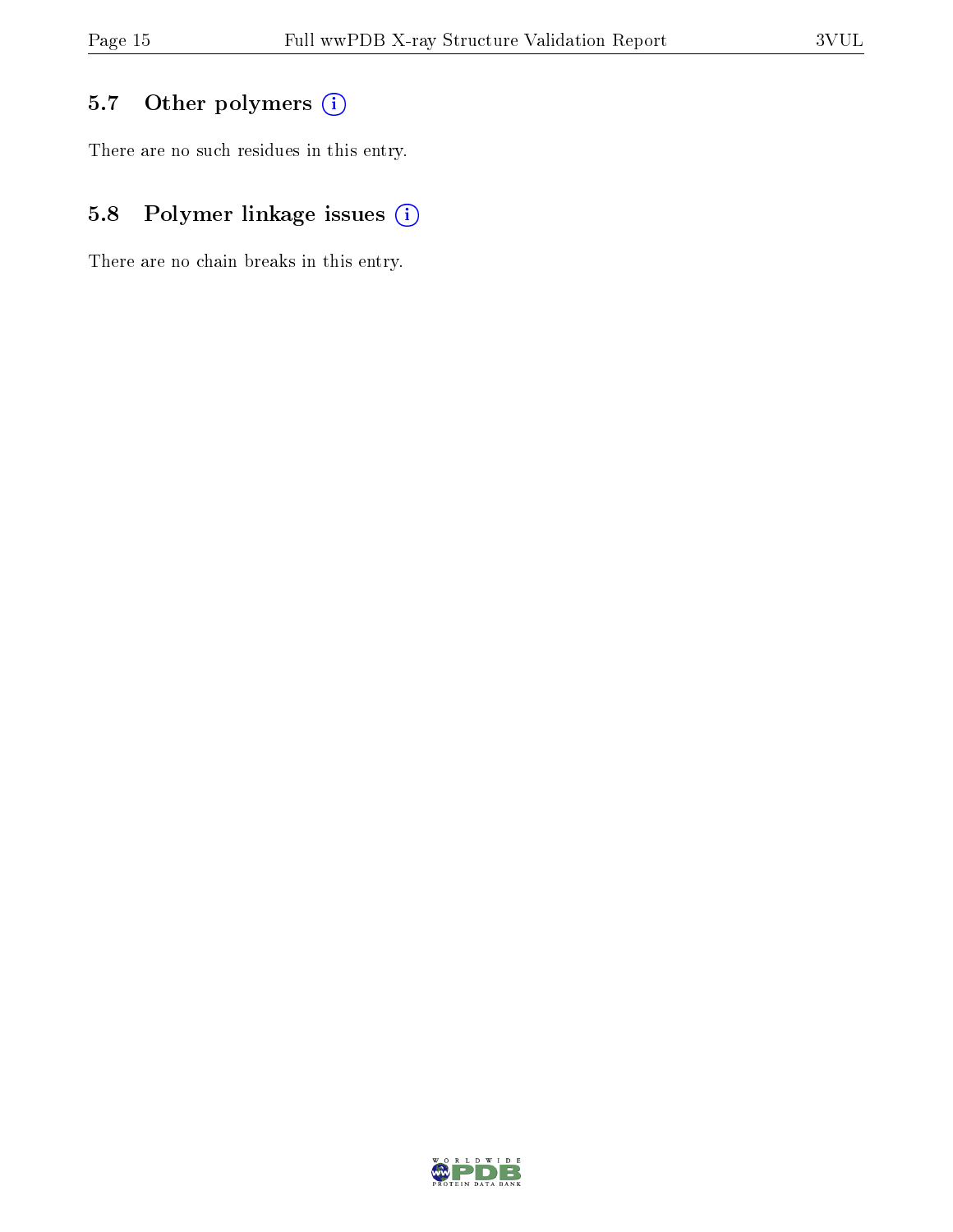## 6 Fit of model and data  $(i)$

### 6.1 Protein, DNA and RNA chains  $(i)$

In the following table, the column labelled  $#RSRZ> 2'$  contains the number (and percentage) of RSRZ outliers, followed by percent RSRZ outliers for the chain as percentile scores relative to all X-ray entries and entries of similar resolution. The OWAB column contains the minimum, median,  $95<sup>th</sup>$  percentile and maximum values of the occupancy-weighted average B-factor per residue. The column labelled ' $Q< 0.9$ ' lists the number of (and percentage) of residues with an average occupancy less than 0.9.

| Mol | Chain | Analysed        | $<$ RSRZ $>$ | $\#\text{RSRZ}{>}2$ | $OWAB(A^2)$     | Q <sub>0.9</sub> |
|-----|-------|-----------------|--------------|---------------------|-----------------|------------------|
|     |       | $344/370(92\%)$ | $-0.19$      | $10(2\%)$ 51<br> 41 | 25, 45, 87, 107 |                  |
|     |       | $10/11(90\%)$   | $-0.06$      | $1(10\%)$ 74        | 31, 36, 51, 64  |                  |
| All | All   | $354/381(92\%)$ | $-0.19$      | $11(3\%)$ 49<br>39  | 25, 45, 87, 107 |                  |

All (11) RSRZ outliers are listed below:

| Mol            | Chain | Res | Type       | <b>RSRZ</b> |
|----------------|-------|-----|------------|-------------|
| 1              | А     | 227 | GLY        | 3.8         |
| 1              | A     | 231 | ILE        | 3.8         |
| 1              | A     | 230 | HIS        | 3.6         |
| 1              | A     | 228 | $\rm THR$  | 3.0         |
| 1              | A     | 344 | GLU        | 3.0         |
| 1              | A     | 342 | LEU        | 2.9         |
| 1              | A     | 253 | GLN        | 2.8         |
| 1              | А     | 343 | <b>ASP</b> | 2.5         |
| $\overline{2}$ | F     | 563 | PHE        | 2.3         |
| 1              | А     | 234 | TRP        | 2.1         |
| 1              |       |     | ASP        | 2.1         |

### 6.2 Non-standard residues in protein, DNA, RNA chains (i)

There are no non-standard protein/DNA/RNA residues in this entry.

### 6.3 Carbohydrates  $(i)$

There are no carbohydrates in this entry.